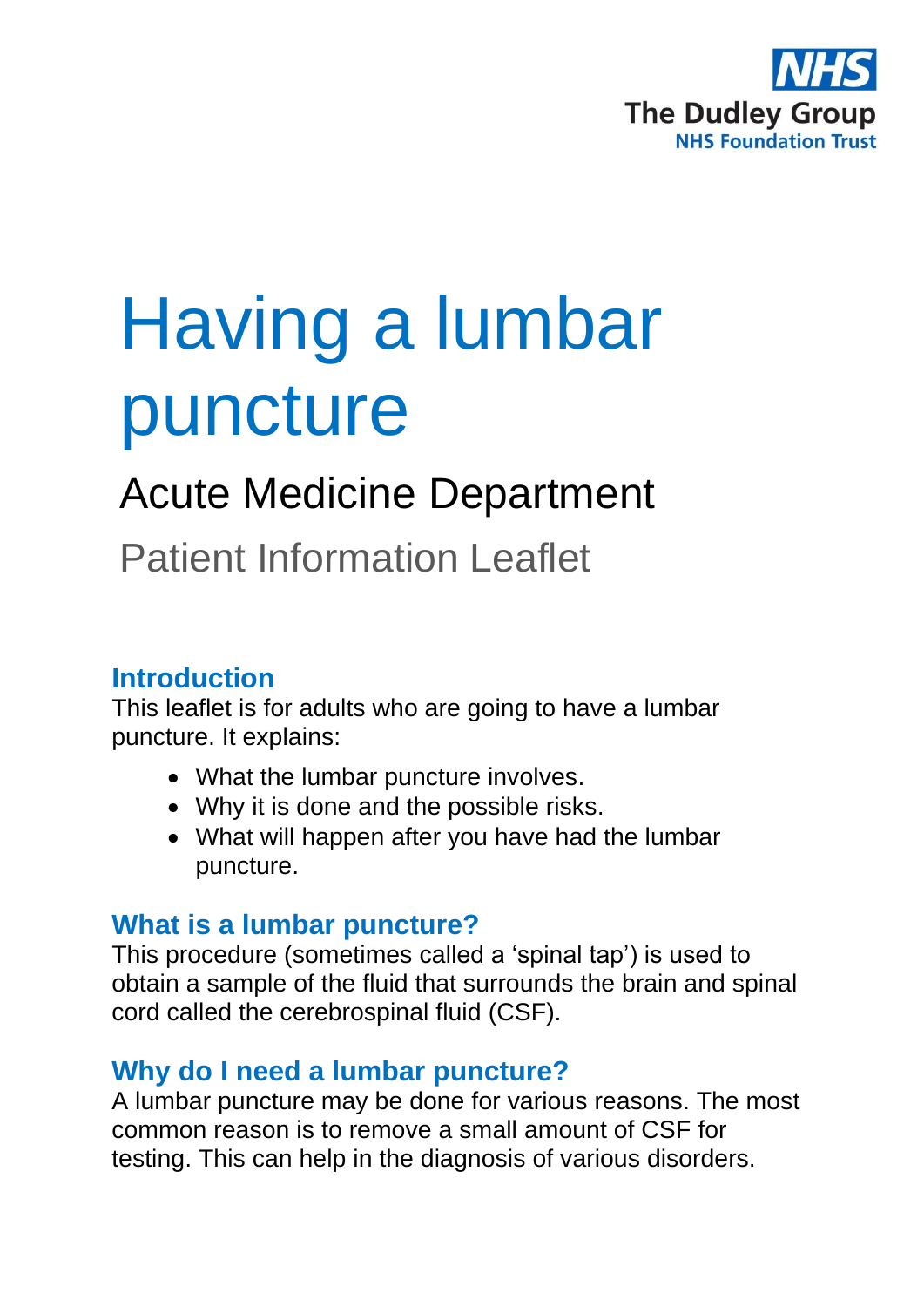Depending on your symptoms, the fluid may be tested for red and white blood cells, protein, glucose (sugar), to see whether bacteria, viruses, or abnormal cells are present, and possibly for other specialist tests. The clarity and colour of the fluid are also checked and, when necessary, CSF pressure will be measured to see if it is within the normal range.

Excess CSF may also be removed in people who have an overproduction or decreased absorption of the fluid.

# **What are the risks?**

#### **Headache**

This is the most common side effect and is due to decreased pressure of the CSF following removal of the fluid. It can start a few hours to two days after the procedure, and it can last for a few days. It is caused by fluid being removed and / or the slow leak of spinal fluid through the puncture site into the tissue. It is not dangerous and the leak closes over a few days. The headache may be dull or throbbing, and you may also have a stiff neck and feel nauseous. It can be treated by lying flat and taking pain relief medication such as paracetamol.

Very rarely, the headache can last several weeks or months and will need an injection to seal the lumbar puncture site. Drinking plenty of fluid, caffeine and eating salted snacks can help to reduce the risk of headache. If it does not settle or is severe, let your doctor know.

#### **Back pain**

You may experience some back pain after the procedure from where the local anaesthetic injection and lumbar puncture needle was inserted. You may also have some bruising. If you have any back pain after the lumbar puncture, you can treat this with pain relief medication such as paracetamol.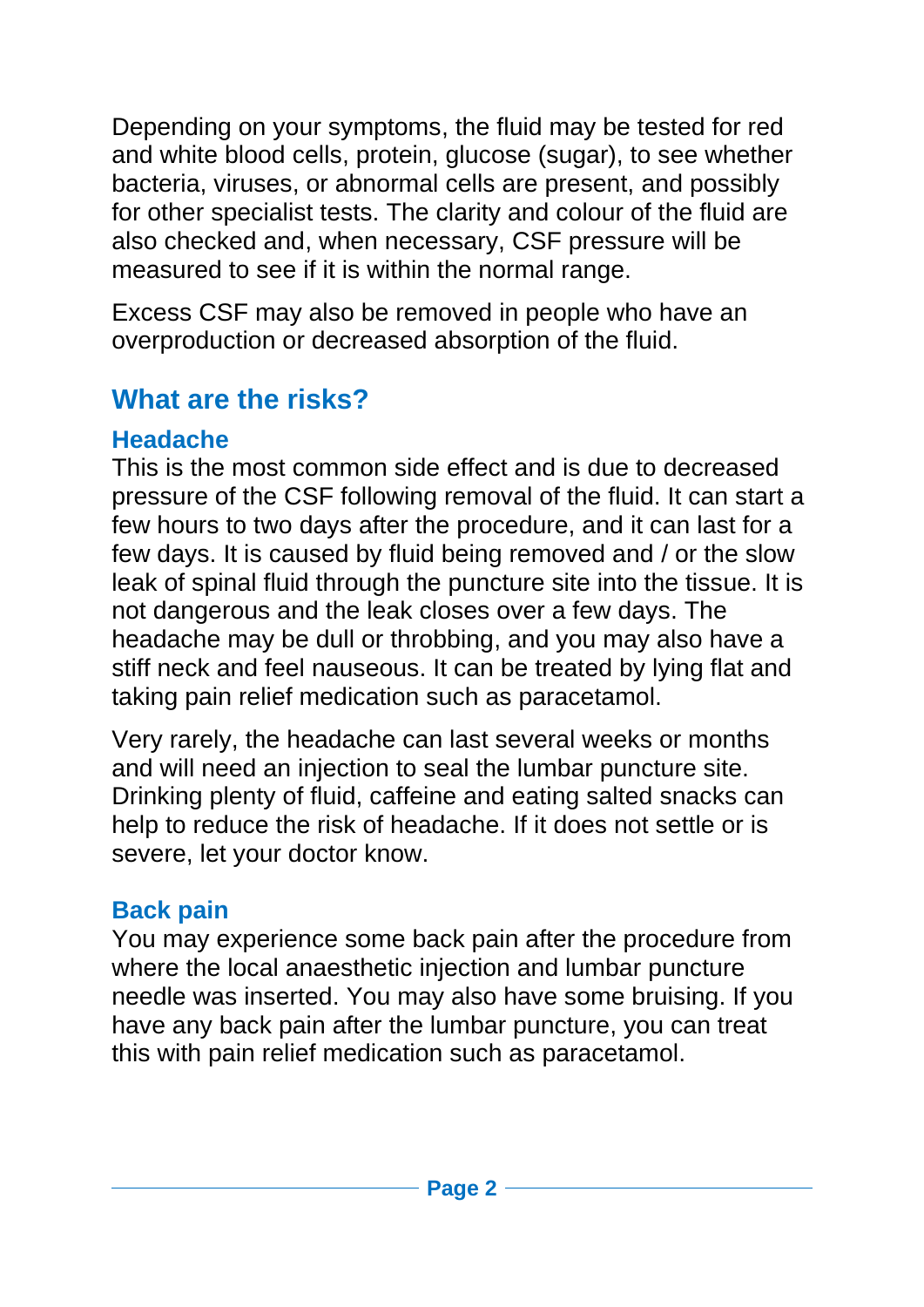#### **Tingling in your legs**

Nerve damage after a lumbar puncture is extremely rare (one in 1000). Sometimes during the procedure, the nerves that float in the fluid can touch the sides of the needle, causing them to be stimulated. When this happens, it gives a feeling of tingling down the leg that lasts for a few seconds.

#### **Infection / fever**

This is extremely rare. There is always a risk of infection being introduced, as the needle has to go through the skin. The risk is reduced by cleaning the skin and using aseptic techniques and hygiene practices. If you get symptoms of infection, like a fever, you must contact your doctor immediately.

#### **Other complications**

In very rare cases, a blood clot may form around the lumbar puncture site or around the brain. This would be very serious and may require surgery to treat it. There have also been extremely rare reports of persistent back pain, numbness and tingling of the leg, hearing loss and double vision following a lumbar puncture.

Serious harm due to complications such as these occur in less than one in 10,000 lumbar punctures. The clinicians looking after you will have weighed up the risks of the procedure against the potential benefits and will always ensure that the procedure is only undertaken if it is absolutely necessary.

# **What happens before a lumbar puncture?**

The clinician looking after you will speak to you about the procedure and answer any questions you may have. After this, a consent form will need to be signed by yourself. Please make sure you empty your bladder before the procedure so that you are not uncomfortable during it.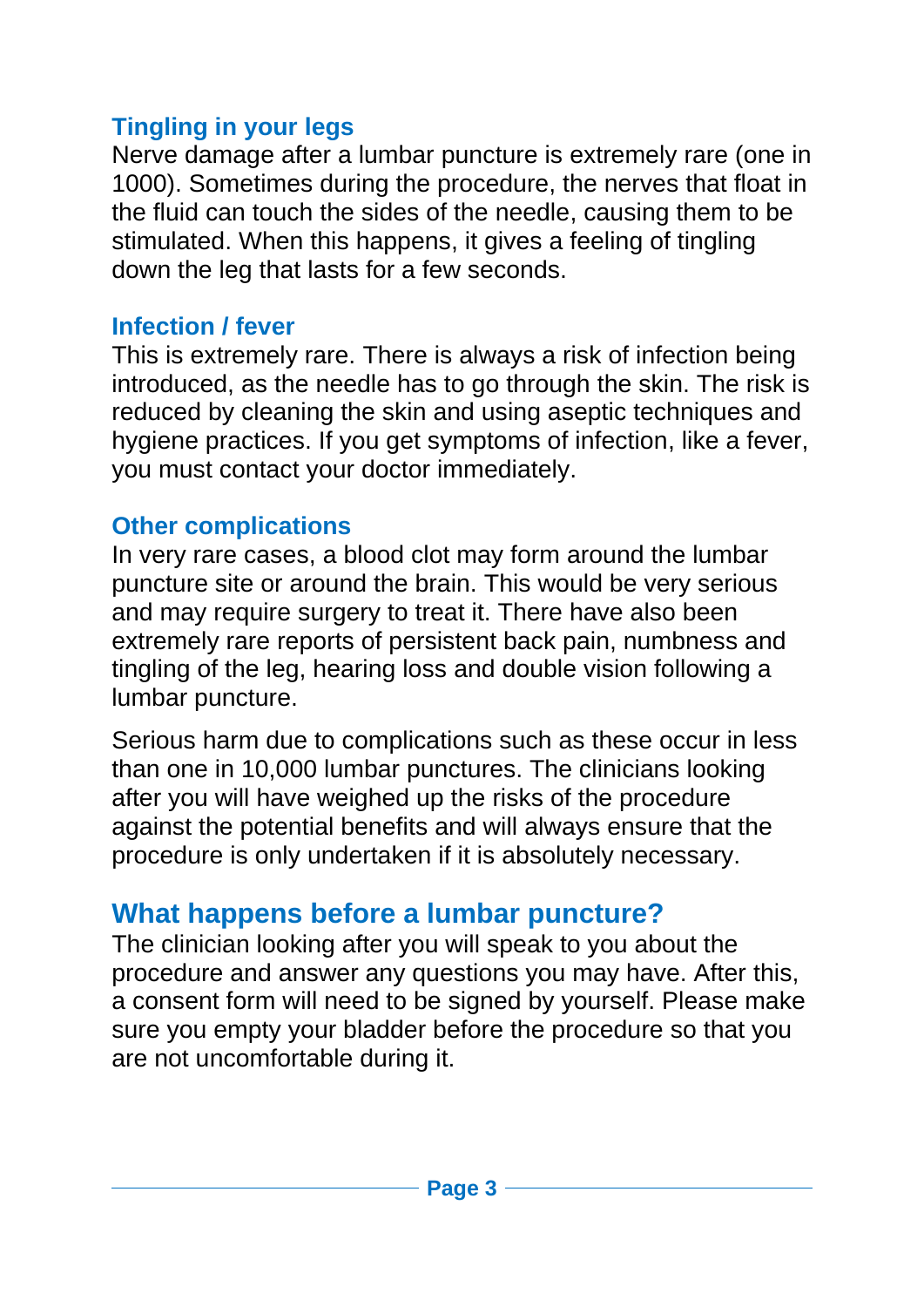Do not drive on the day of the lumbar puncture - please ensure that you have someone who can drive you back (if you are going home on this day).



# **What happens during the lumbar puncture?**

Diagram: lumbar puncture needle being placed. Illustration used with kind permission of Lymphoma Action.

The lumbar puncture usually takes around 15 to 20 minutes. This is what happens:

- You will either be asked to lie on your side with your knees curled up to your stomach, or you will be asked to sit on the side of the bed, bending forward. A nurse may help you tuck your head towards your chest.
- Your lower back is washed with a disinfectant to clean the skin.
- You will then be given a local anaesthetic injection to numb the area. This may sting for a few seconds.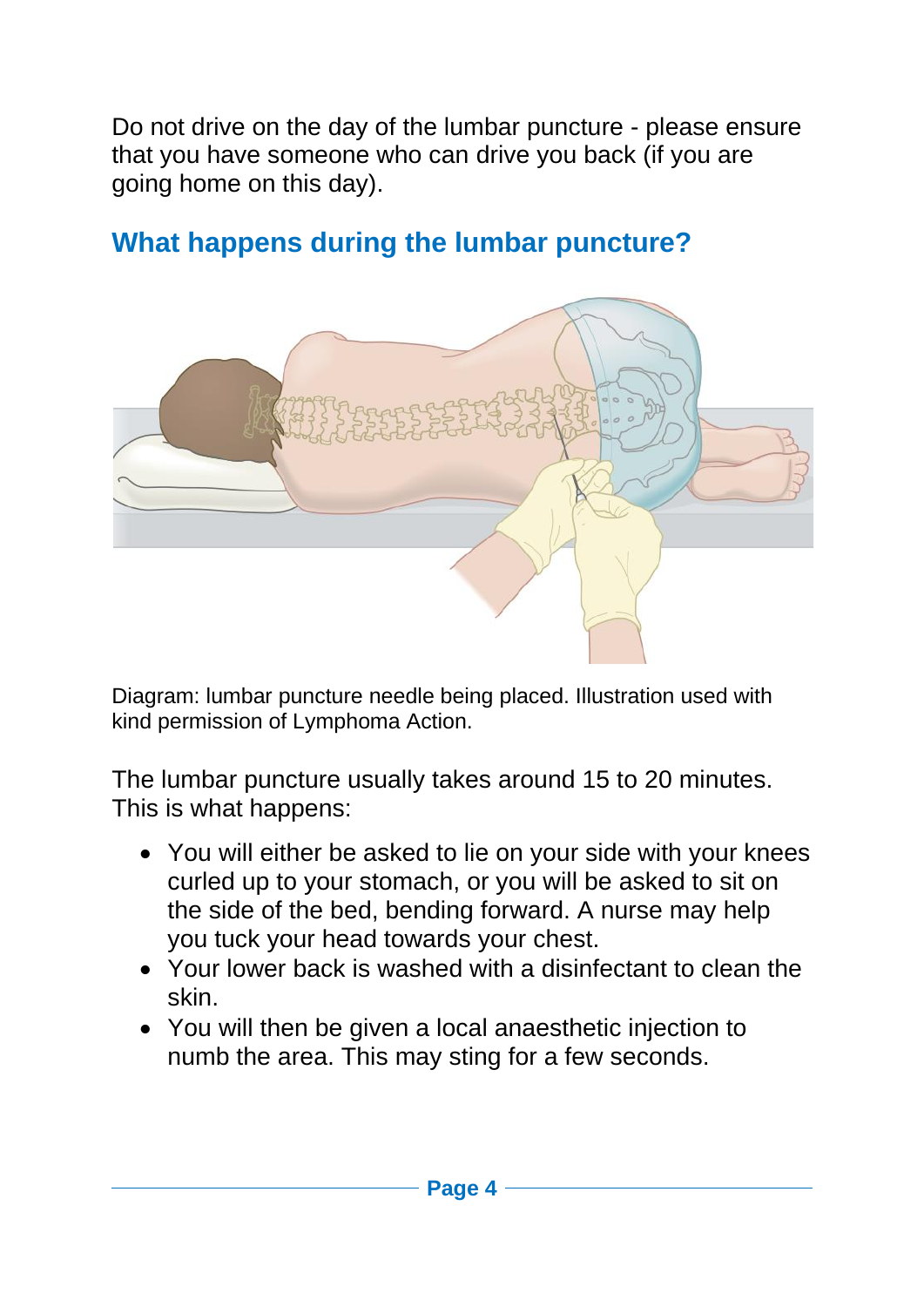- The clinician will carefully put a needle into a space in the lower back, below where the spinal cord ends. You will need to hold very still so that the needle does not move. You may feel some pushing as the needle enters your back, please tell the team if you feel pain. Try not to hold your breath or tighten up your body too much as this can cause CSF pressure readings to be falsely elevated.
- A sample of your spinal fluid is then taken and will be sent to the laboratory for testing.
- A small dressing will then be put on your back.
- You will be asked to lie flat for an hour after the lumbar puncture - this reduces the chance of developing a headache.

# **What if it is unsuccessful?**

Lumbar punctures are usually successful, but sometimes it is not easy for the clinician to find the exact place where the needle should be inserted.

This is more likely in people who have severe arthritis of the spine, have an abnormally shaped spine, or are overweight.

If this happens, the person doing the lumbar puncture may call another clinician to help, but in some cases the procedure has to be stopped. If this occurs, the team will talk to you about the plan following this. Sometimes the team may need to do more than one lumbar puncture to get the information they need.

## **What happens after a lumbar puncture?**

Some people get a headache after a lumbar puncture. This is because, after the procedure, the pressure reduces slightly around the brain. The headache usually goes away after about 24 to 48 hours. You can have paracetamol if you need it and if you are able to take it, so ask the nurse who is looking after you. We advise you to keep yourself well hydrated to try to prevent this, and you can drink caffeine to help.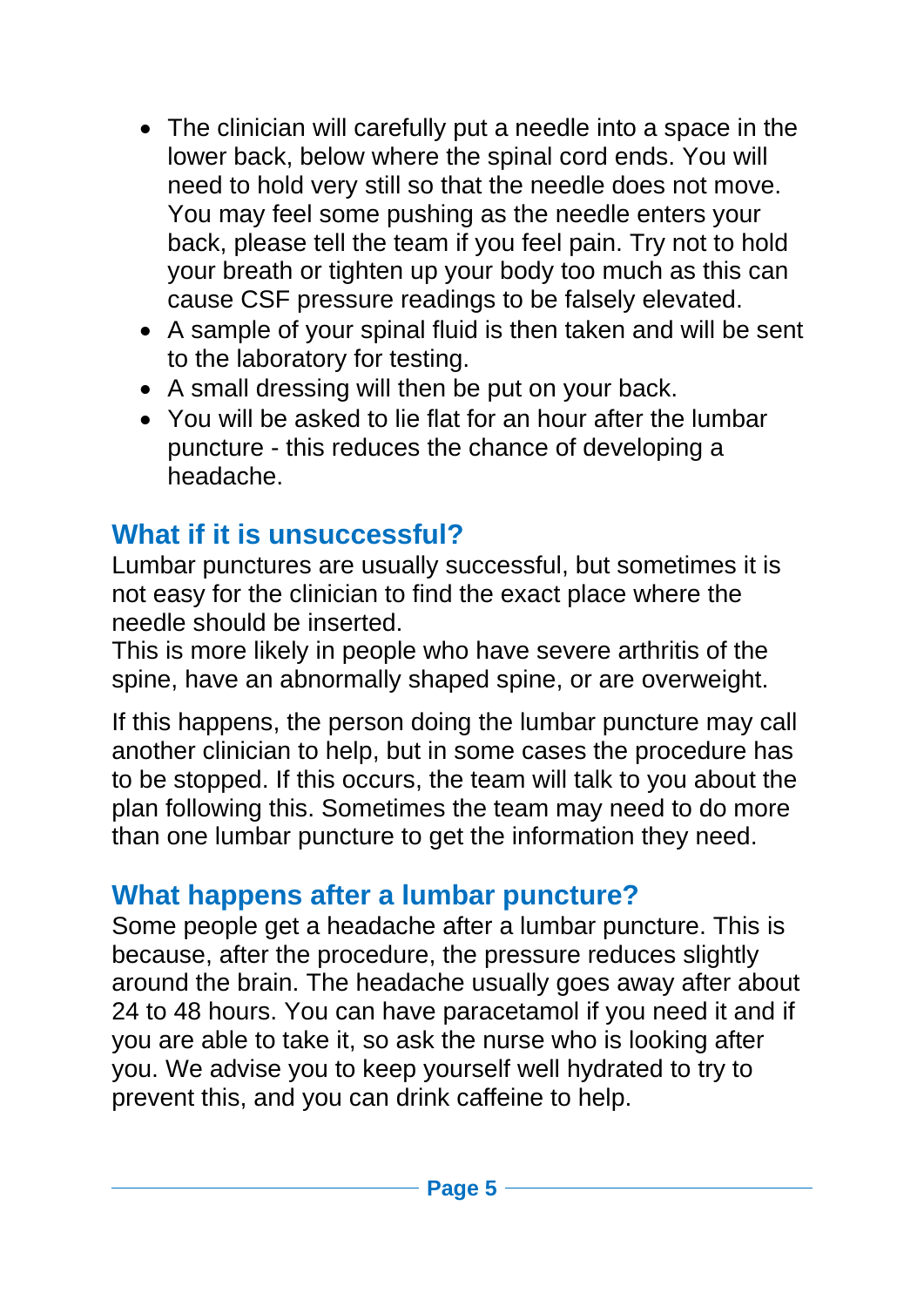The dressing from the lumbar puncture can be removed the following day. You can have a shower after six hours providing you feel well enough and do not have a low pressure headache.

The results will be given to you by the team when they are available. Some results, such as pressure measurements and white cell count, will be available quickly. Other results will take longer due to the time needed for analysis in the laboratory. The team looking after you should explain how long the results will take in your case.

# **Symptoms to report**

Please contact your doctor if you have any of the following symptoms while in hospital or after you are sent home:

- Arm or leg weakness or numbness.
- New incontinence or constipation.
- A headache that does not resolve on lying flat.
- A high temperature (38°C or above).
- Sweats.
- Confusion.
- Strong aversion to bright light.

If you have any concerns after you have been discharged, during the hours of 8am – 7pm, Monday to Sunday, you can contact the same day emergency care (SDEC) – ambulatory emergency care (AEC) front desk on 01384 456111 ext 1815 and ask for the nurse in charge or registrar.